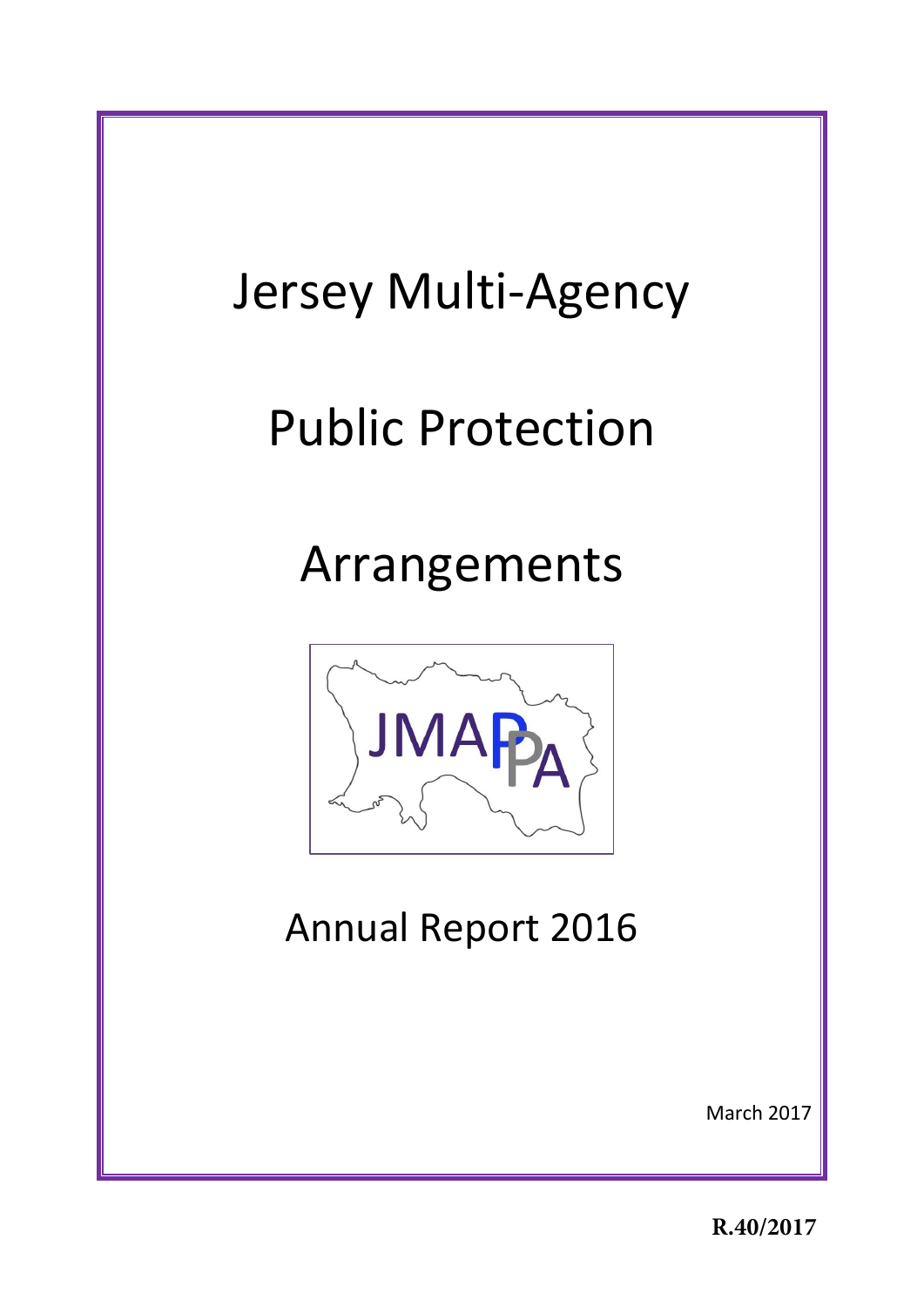

# **JMAPPA Annual Report 2016**

During the sixth year of operation, due to changes introduced in 2016 to make our risk assessment process more effective and efficient, the number of offenders now being jointly managed through the higher levels of this multi-agency process has seen a reduction to 48 over the course of the year.

The reduction in offenders being managed on a multi-agency basis has also realised a saving and reduction in multi-agency meetings by 39%, or on average one fewer meeting per week (53).

The benefit of this broader change allows front line professionals to focus more on those identified high risk offenders.

It is noteworthy that the number of individuals entering the JMAPPA process each year has remained broadly consistent: 66 in 2016 compared to 67 in 2015. The majority of these cases are managed at JMAPPA level 1 with a resultant demand on the resources of those single responsible agencies. Specifically, in relation to offenders convicted of sexual offences, 2016 saw a net increase of 26 such individuals being managed.

The reoffending by this cohort of individuals who are being managed through this multi-agency process also remains consistently low – just six offenders in 2016 (same figure as for 2015) for offences including public disorder, drugs, violence and acquisitive crime.

An independent review of JMAPPA was commissioned and completed in 2015, led by the UK National leads for MAPPA. Their report was received in October 2015, which included 27 recommendations, all of which were actioned and completed in 2016.

Finally, it is also appropriate to acknowledge the hard work of front line professionals working in both the statutory and voluntary sector who play such a vital role in JMAPPA. The on-going success of JMAPPA is testament to the hard work and dedication of those professionals at enhancing public protection through this partnership work.

It is important to note that risk can never be completely eradicated but the effective work of JMAPPA partners goes a long way to contributing towards this highly effective partnership in keeping Jersey safe.

Stewart J Gull QPM Detective Superintendent Chair of JMAPPA SMB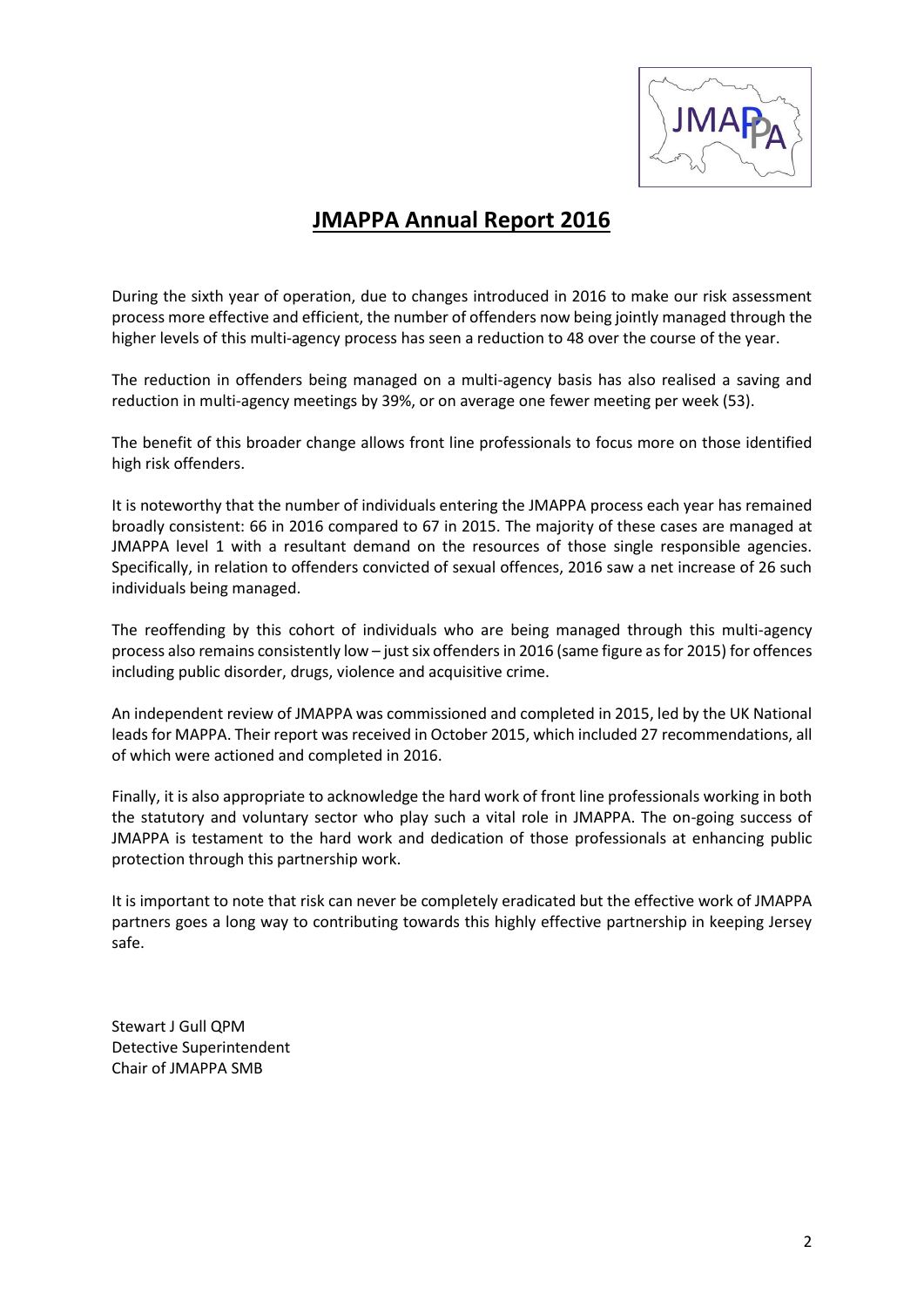## **What is JMAPPA?**

Jersey's Multi-Agency Public Protection Arrangements (JMAPPA) were implemented in 2011 when the Sex Offenders (Jersey) Law 2010 came into force. In pursuance of Article 28 of that law, arrangements to assess and manage sexual, violent and dangerous offenders, together with potentially dangerous persons were made. The purpose of JMAPPA is to protect the public by reducing the offending behaviour of sexual and violent offenders.

These arrangements were made with the agreement of the Ministers of the departments and with the cooperation of 'Office Holders', departments who have a 'Duty to Cooperate' and 'Interested Parties' as detailed in the aforementioned law.

The Office Holders are the Chief of Police, Chief Probation Officer, Prison Governor and the Chief Officer of Customs and Immigration. The Ministers of the departments who are identified as agencies who have a 'Duty to Cooperate' are Home Affairs, Health and Social Services, Education and Social Security. 'Interested Parties' includes, but is not restricted to, the Connétables, Comité des Chefs de Police, together with organisations that provide rented housing accommodation, accommodation for the homeless, support for children in need or at risk, for victims of domestic and sexual violence.

JMAPPA is not a statutory body; rather it is a mechanism through which agencies can, in a coordinated manner, discharge their statutory responsibilities and wider obligations with reference to protecting the public.

The JMAPPA Guidelines were premised on the MAPPA Guidance which is applied in England and Wales. The JMAPPA process is overseen by the Strategic Management Board (SMB) which consists of Chief Officers from the Police, Prison and Probation Services, Customs and Immigration, Social Security, Strategic Housing Unit and Education Departments together with the Community and Social Services Departments.

#### **How JMAPPA works**

JMAPPA-eligible offenders are identified and information about them is shared by the agencies in order to inform the risk assessments and risk management plans of those managing or supervising them.

There are four categories of JMAPPA-eligible offenders:

#### **Category 1 Offenders:** Registered Sex Offenders

This Category includes offenders convicted of a relevant offence as defined in Article 2 of the Sex Offenders (Jersey) Law 2010 and those required to comply with the notification requirements under Articles 13 and 14 of this Law.

#### **Category 2 Offenders:** Violent and Other Sexual Offenders

This Category includes:

- Offenders who are being released from a custodial sentence up to 12 months or more for an offence of violence
- A small number of offenders where the sexual offence itself does not attract registration or where the sentence does not pass the threshold for registration

#### **Category 3 Offenders:**

This category is comprised of offenders, not in either Category 1 or 2, but who are considered by the referring agency to pose a risk of serious harm to the public which requires active inter-agency management.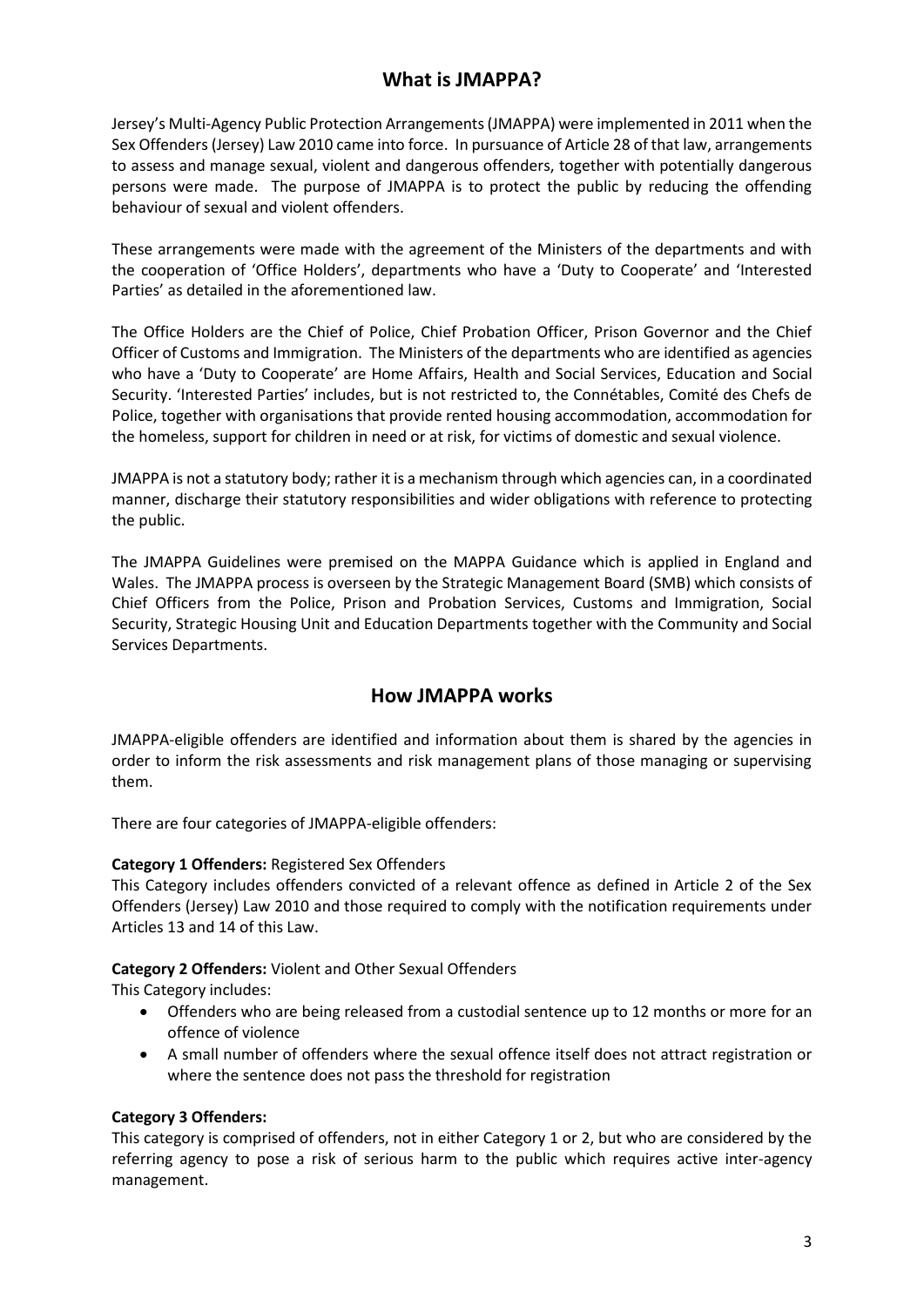To register a Category 3 offender, the referring agency must satisfy the Co-ordinator that:

- 1. the person has committed an offence which indicates that they are capable of causing serious harm to the public; and
- 2. reasonable consideration has indicated that the offender may cause serious harm to the public, which requires a multi-agency approach at level 2 or 3 to manage the risks

The offence may have been committed in any geographical location, which means that offenders convicted abroad could qualify.

Any agency can identify an offender who may qualify for Category 3.

#### **Category - Potentially Dangerous Persons (PDPs):**

Association of Chief Police Officers (2007) *- Guidance on Protecting the Public: Managing Sexual and Violent Offenders* defines a PDP as:

" **….**a person who has not been convicted of, or cautioned for, any offence placing them in one of the three JMAPPA categories (see above), but whose behaviour gives reasonable grounds for believing that there is a present likelihood of them committing an offence or offences that will cause serious harm"

Serious harm can be defined as an event, which is life threatening and/or traumatic, from which recovery, whether physical or psychological, can be expected to be difficult or impossible. Risk of serious harm is the likelihood of this event happening. It should be recognised that the risk of serious harm is a dynamic concept and should be kept under regular review.

#### **Management Levels**

There are three management levels intended to ensure that resources are focused upon the cases where they are most needed. Although there is a correlation between the level of risk and the level of JMAPPA management, the level of risks do not equate directly to the levels of JMAPPA management. This means that not all high-risk cases will need to be managed at level 2 or 3. **Level 1** involves single agency management (ie no JMAPPA meetings or resources); **Level 2** is where the active involvement of more than one agency is required to manage the offender but the risk management plans do not require the attendance and commitment of resources at a senior level. Where senior management oversight or an exceptional amount of resource is required, the case would be managed at **Level 3.**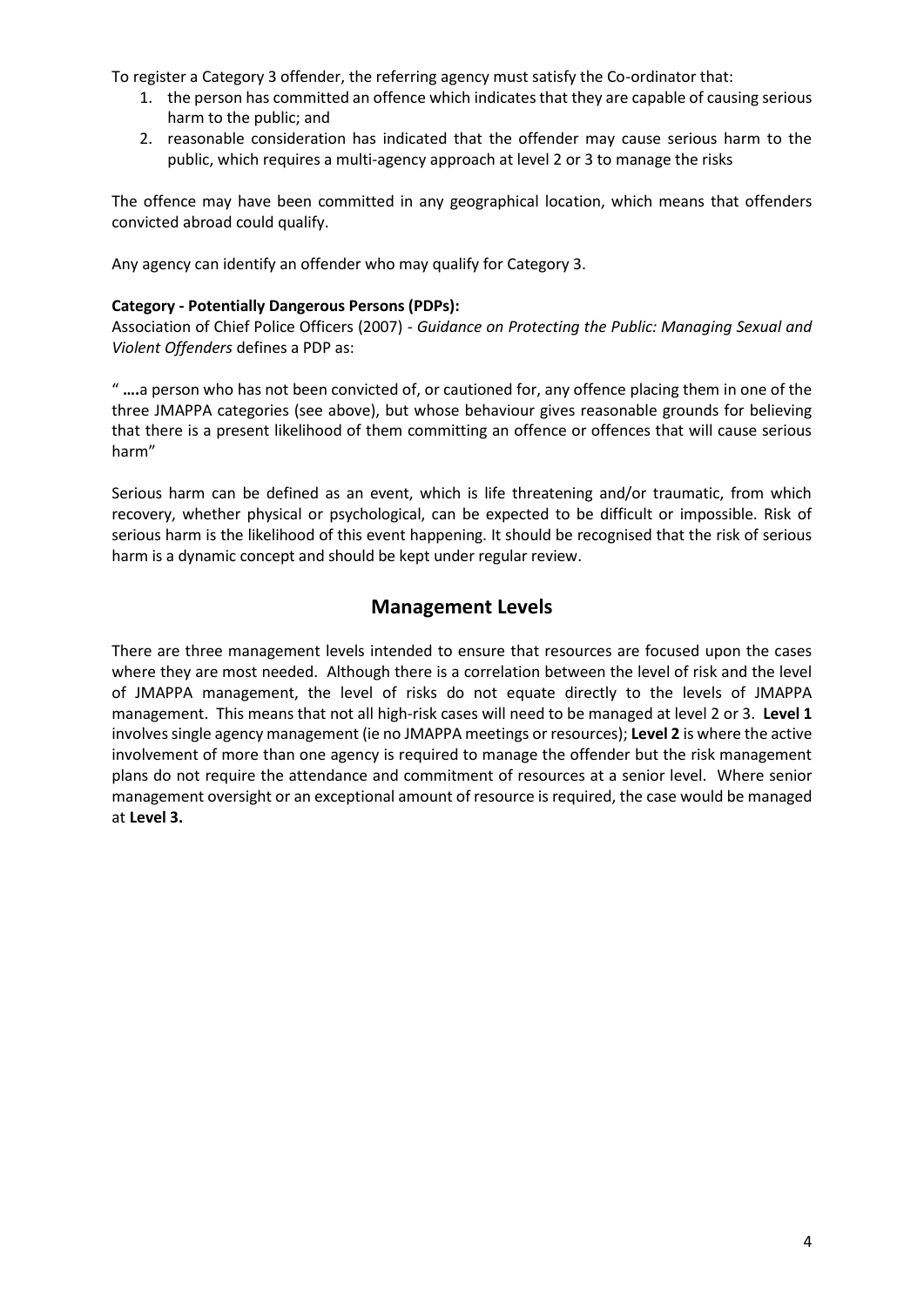## **2016 Developments**

In 2015 the JMAPPA Strategic Management Board (SMB) commissioned a comprehensive five-year review of the JMAPPA arrangements conducted by Sally Lester and Duncan Sheppard, the joint heads of MAPPA for the UK. The final review document contained a total of 27 recommendations, all of which were addressed in the course 2016.

Of greatest procedural relevance was the recommendation to review the JMAPPA process with the aim of concentrating the resources of the higher management levels on a smaller cohort of high risk offenders. This was actioned through the introduction of a structured screening process in November 2015 in which all referrals undergo a brief multi-disciplinary assessment to decide at which management level they enter the JMAPPA process. As outlined in the following data, this has resulted in significant changes to the number and types of cases being managed through JMAPPA in 2016.

Other recommended developments included the decision to replace the VISOR offender management software with a bespoke Jersey specific system, progress in improving accommodation provision for high risk offenders and work towards a simplification of the process for the 'deregistration' of sex offenders.

In February 2017 the SMB completed a final review of the 27 review recommendations and were satisfied that they had all been duly actioned and completed.

Finally, 2016 saw a move towards a greater synergy between the different multi-agency forums by extending the role of the JMAPPA coordinator to include the chairing of the monthly MARAC domestic abuse risk management meeting.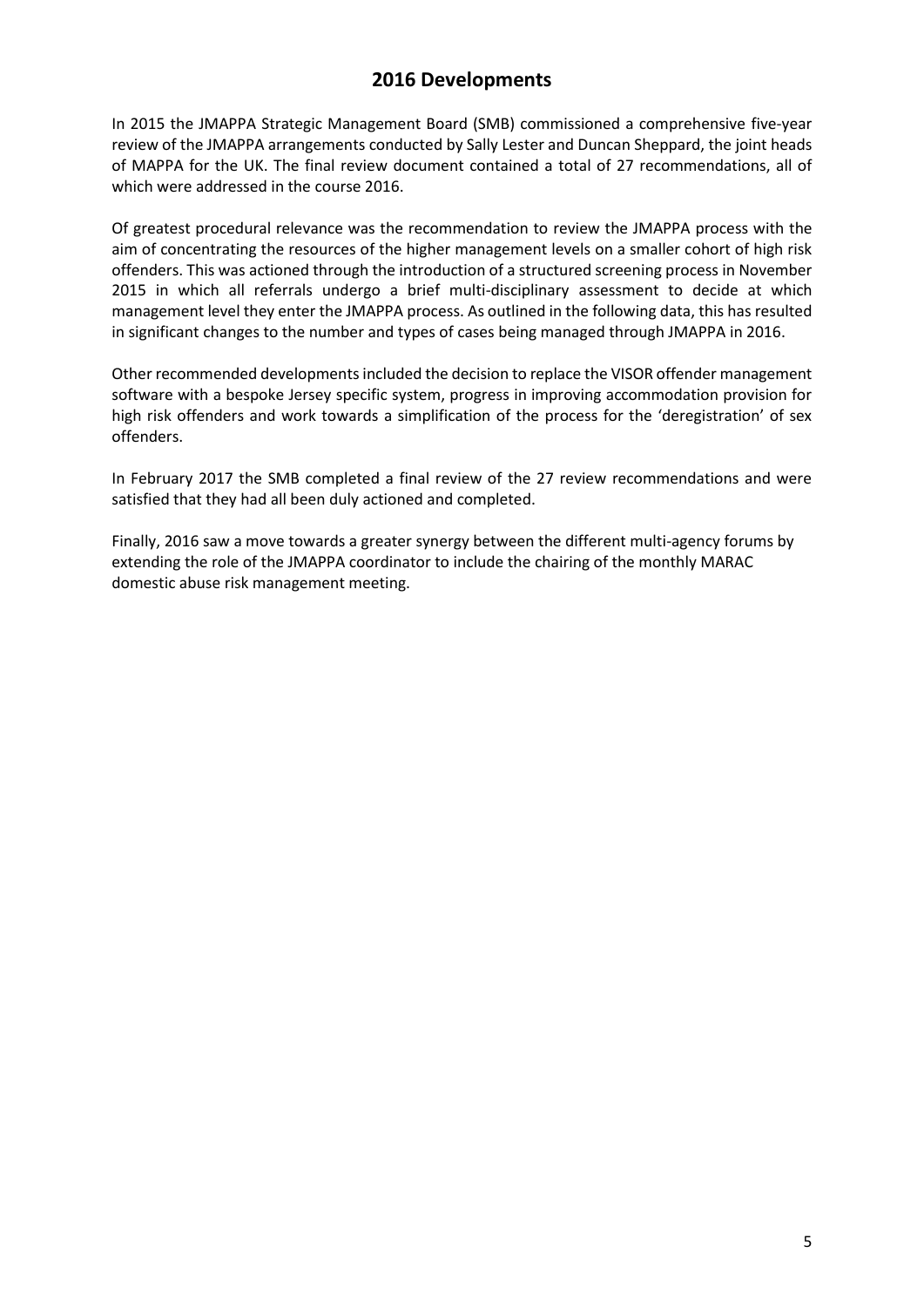## **Management of JMAPPA Subjects during 2016**



The total number of individuals dealt with via the higher JMAPPA levels (2 and 3) in 2016 was 48, a decrease from 68 in 2015 (29%). The number of referrals remained almost static with 66 cases being referred in 2016 compared to 67 in 2015.



The number of level 2 and level 3 multi-agency meetings to manage these individuals for 2016 was 82, a decrease of 53 from 135 (39%) in 2015.

In summary, 2016 saw a significant reduction in the numbers of individuals managed through the higher JMAPPA levels with a subsequent reduction in the number of multi-agency meetings required to consider those individuals. As stated, this reduction is the result of the formalised screening of JMAPPA referrals as recommended in the 2015 five-year review. The aim of this screening is to ensure that only individuals whose assessed risk requires management at the higher levels progress to this stage thereby limiting the over management of cases and the unnecessary allocation of multi-agency resources through the JMAPPA process.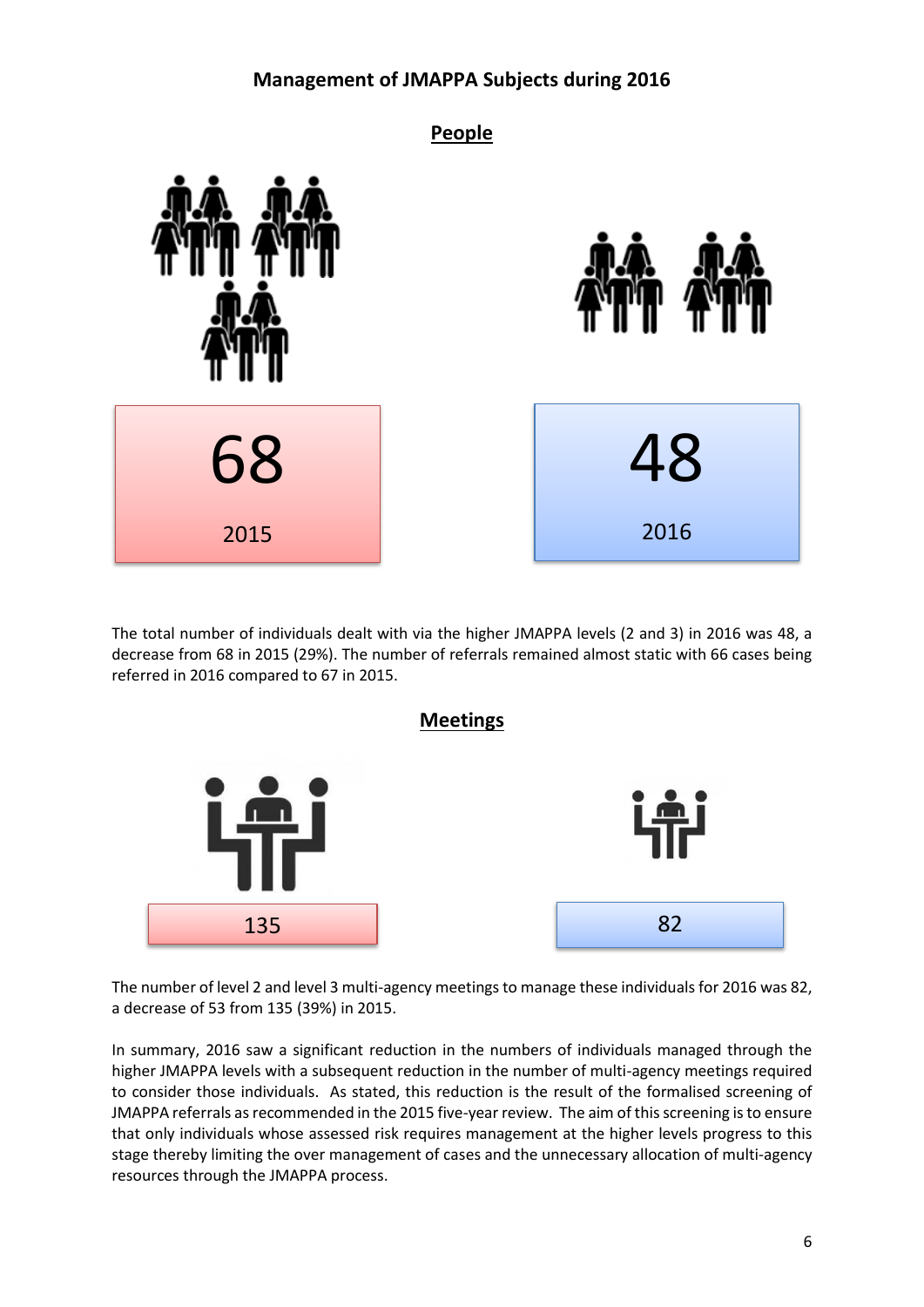### **Person Profile**

The following outlines the demographic, offending and risk characteristics of the 48 individuals managed at the higher JMAPPA levels (2 and 3) in 2016.

#### **Place of Birth**



The overwhelming majority of offenders (36 of 48) were born in Jersey. Eight had the UK identified as The overwhelming majority of offenders (36 of 48) were born in Jersey. Eight ha<br>their place of birth with the remaining four being born elsewhere in the world.



19% (9) of offenders were aged under 25; only two of the 48 individuals were female.

29% (14) of the individuals were subject to notification requirements under sex offender legislation, more commmonly known as being registered sex offenders.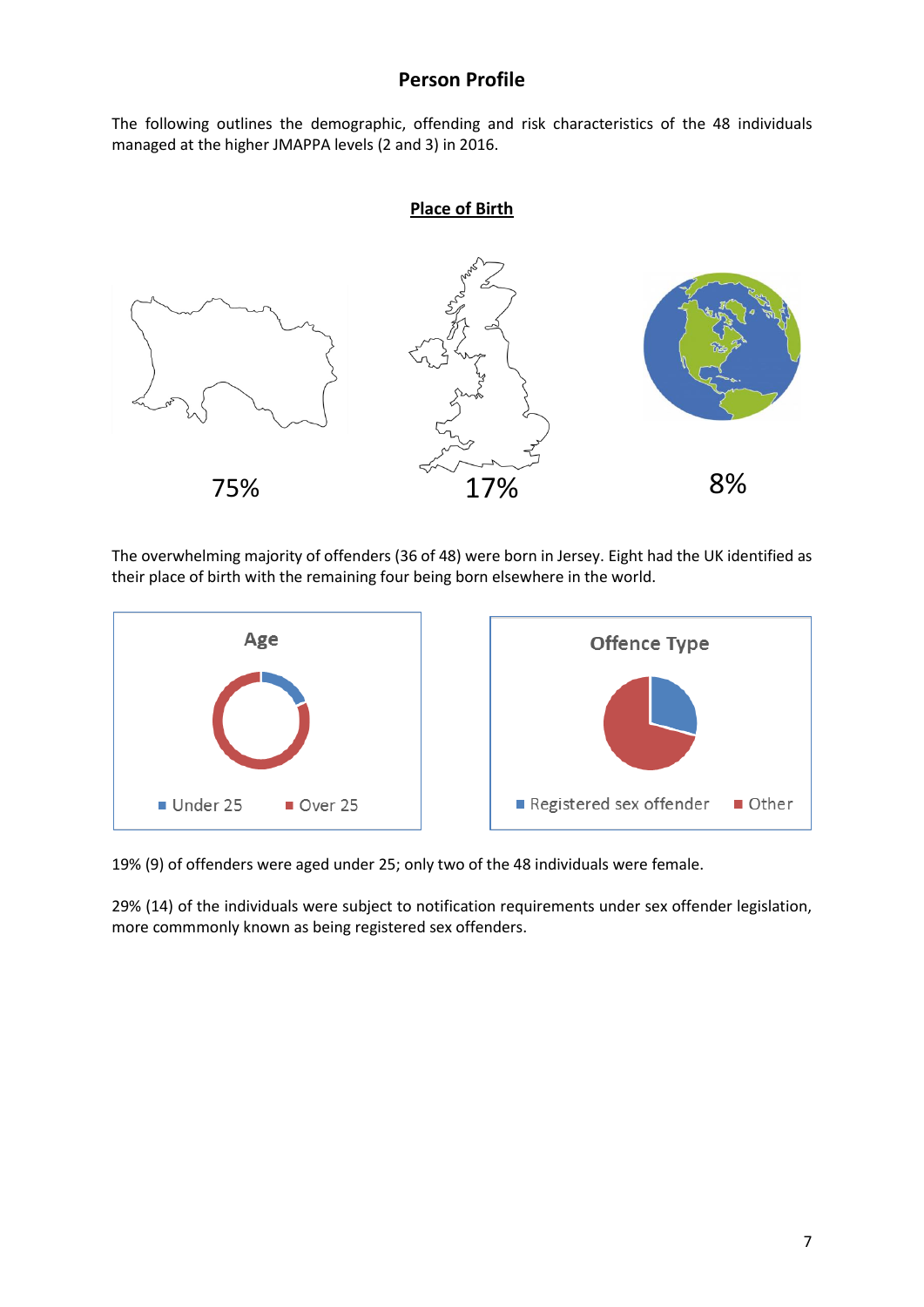## **Offender Assessment**

The following summarises the risk indicators or 'flags' identified in the assessment of each individual case. Each case will have a number of risk areas flagged, for example an individual being managed due to an alcohol fuelled domestic assault, who is reliant on temporary accommodation would be flagged for substance abuse, domestic violence and unstable accommodation. The flagging process also allows for the consideration of positive/protective factors such as employment, family support and cooperation with services (labelled in green below).



Reviewing the assessment flags, of note is the high number of cases (39 of 48) where substance abuse was flagged as a risk factor. Child protection issues also featured significantly (30 of 48) as did domestic abuse (28 of 48) and unstable accommodation (30 of 48).

In terms of protective factors, it is noteworthy that at the point of assessment less than a quarter (11 of 48) of people were in employment.

A high number of offenders had a history of previous conviction.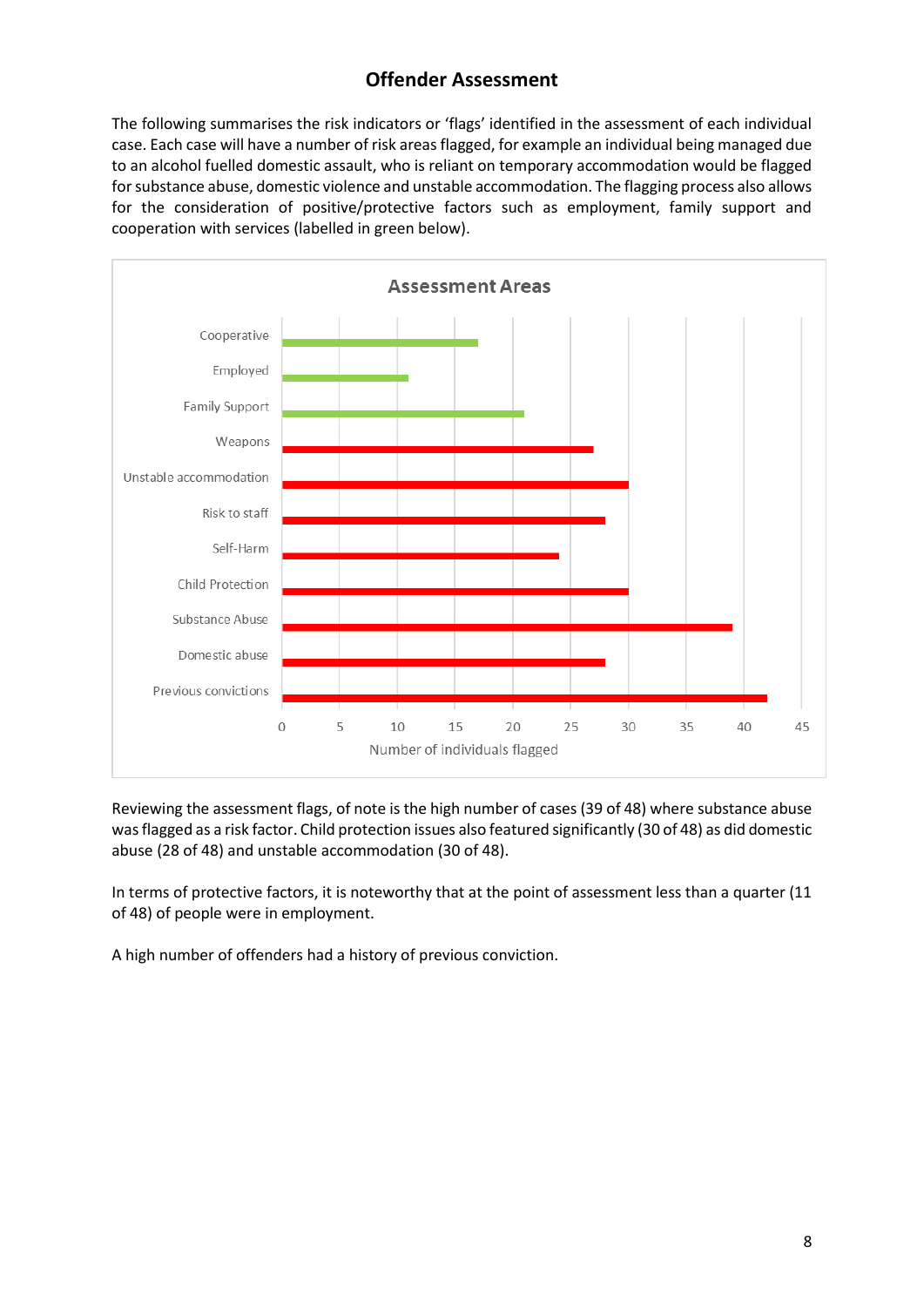## **Reconviction**

Six offenders were reconvicted during 2016 while, or within three months of being, subject to JMAPPA management at levels 2 or 3; this represents 12.5% of all such offenders.

The instances of reconviction in 2016 covered a range of categories including public order, drugs, violence and acquisitive crimes. While any instance of reoffending is of concern, none of the cases of reconviction in 2016 could be considered to be at the higher end of the scale of seriousness and no instance of reconviction in 2016 met the criteria for a JMAPPA Serious Incident Review (SIR).



During 2016 there was one relevant allegation of offending by an individual under JMAPPA management. This matter involved an offender managed at JMAPPA level 2, who is currently undergoing prosecution for a serious offence and is remanded in custody. The case remains sub judice and as such the details are not discussed in this report. Nonetheless, in light of the gravity of the allegation an SIR was commissioned by the SMB and completed in early 2017. The details of the case, findings and recommendations of the review will be contained in the 2017 Annual Report.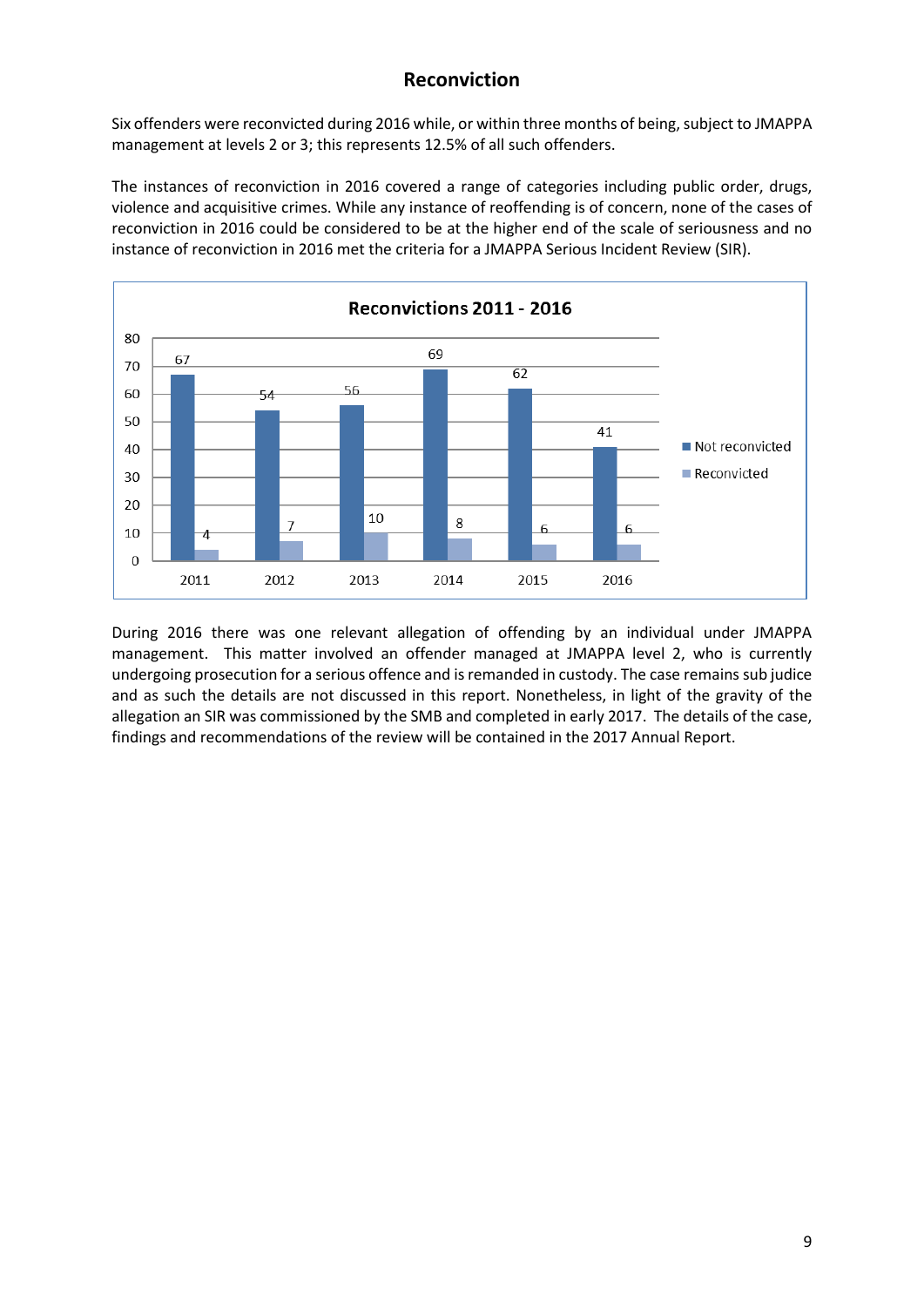# **Registered Sex Offenders**

At the time of writing there are 116 individuals subject to notification requirements under the Sex Offenders (Jersey) Law 2010; more commonly known as 'registered sex offenders'. 33 of these people are in custody, 83 in the community.

All of these individuals are subject to the JMAPPA process with the majority being managed at JMAPPA Level 1 under single agency risk management arrangements.



In the course of 2016, 27 people were convicted of relevant offences under the Sex Offenders (Jersey) Law 2010 and were made subject to notification requirements.

Over the same period, one person successfully applied to have their notification requirements removed and was 'deregistered'.